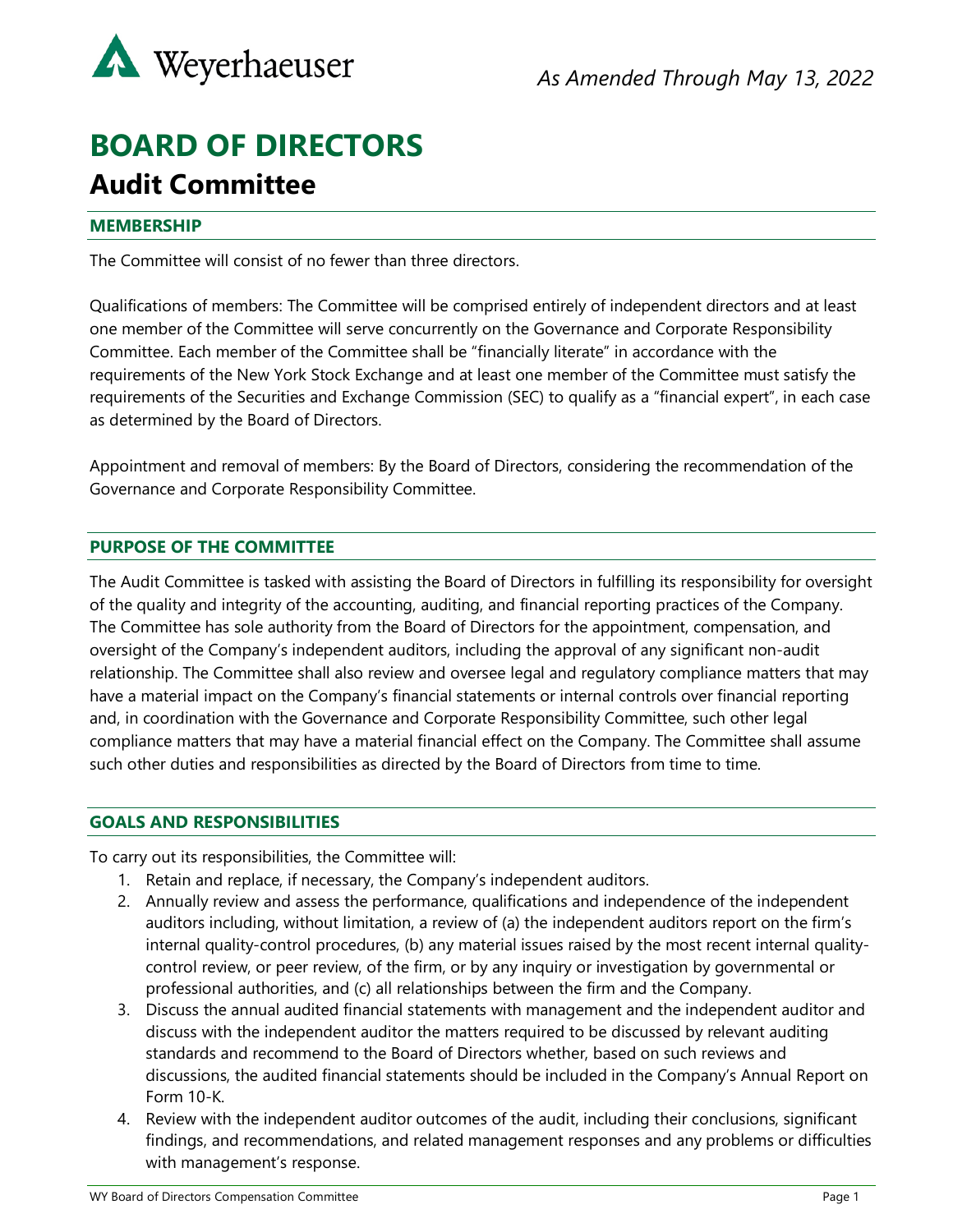- 5. Discuss with management and the independent auditor the quarterly financial statements, which are not audited.
- 6. Discuss with management, internal audit and the independent auditor the Company's earnings press releases, as well as financial information and earnings guidance provided to analysts and rating agencies. This responsibility may be delegated to the Committee chair. Committee members may participate in such discussions at their discretion.
- 7. Review annual audit plans of the Director of internal audit and the independent auditor.
- 8. Review the effectiveness of the Company's system of internal controls.
- 9. Discuss with management, internal audit and the independent auditor the Company's policies with respect to assessing and managing risk, including the risk of fraud at the Company.
- 10. Assess the performance of the internal audit function, at least annually.
- 11. Prepare the Audit Committee report required by the rules of the SEC to be included in the Company's annual proxy statement.
- 12. Meet separately with internal audit and with the independent auditor, in each case without the Company's management present, after each regularly scheduled quarterly Committee meeting, and not less than three times per year; and meet periodically with the Company's management without internal audit or the independent auditor present.
- 13. Approve policies and practices established by management for the Company's hiring of employees or former employees of the independent auditor.
- 14. As appropriate, obtain advice and assistance of outside legal counsel, accounting resources or other advisors.
- 15. Assess the effectiveness of the Committee, including the adequacy of the Committee's charter, at least annually and recommend any proposed changes to the Board of Directors for approval.
- 16. Work with the Governance and Corporate Responsibility Committee when it identifies and refers to the Committee any issues that could have a material financial effect on the Company.
- 17. Establish procedures for the receipt, retention, and treatment of complaints regarding accounting, internal accounting controls or auditing matters including the confidential, anonymous submission by employees of concerns regarding questionable accounting or auditing matters.

# **STRUCTURE AND OPERATIONS**

The Board of Directors will appoint the chair of the Committee.

The Committee will meet at such times as it determines to be necessary or appropriate, but no fewer than four times per year.

The Committee will report to the Board of Directors with regard to any actions taken.

The Company will provide the Committee with appropriate funding, as the Committee determines, for the payment of compensation to the independent auditor, outside counsel, and other advisors as the Committee deems appropriate, and administrative expenses of the Committee that are necessary or appropriate in carrying out its duties.

A representative of management will function as Committee support and be a liaison with management. The role of the management liaison will be to:

- 1. Work with the chair of the Committee and the CEO to establish an agenda for each meeting.
- 2. Prepare briefing and pre-meeting reading materials for Committee members.
- 3. Arrange for appropriate persons to present agenda items at Committee meetings or to be present for discussions with the Committee.